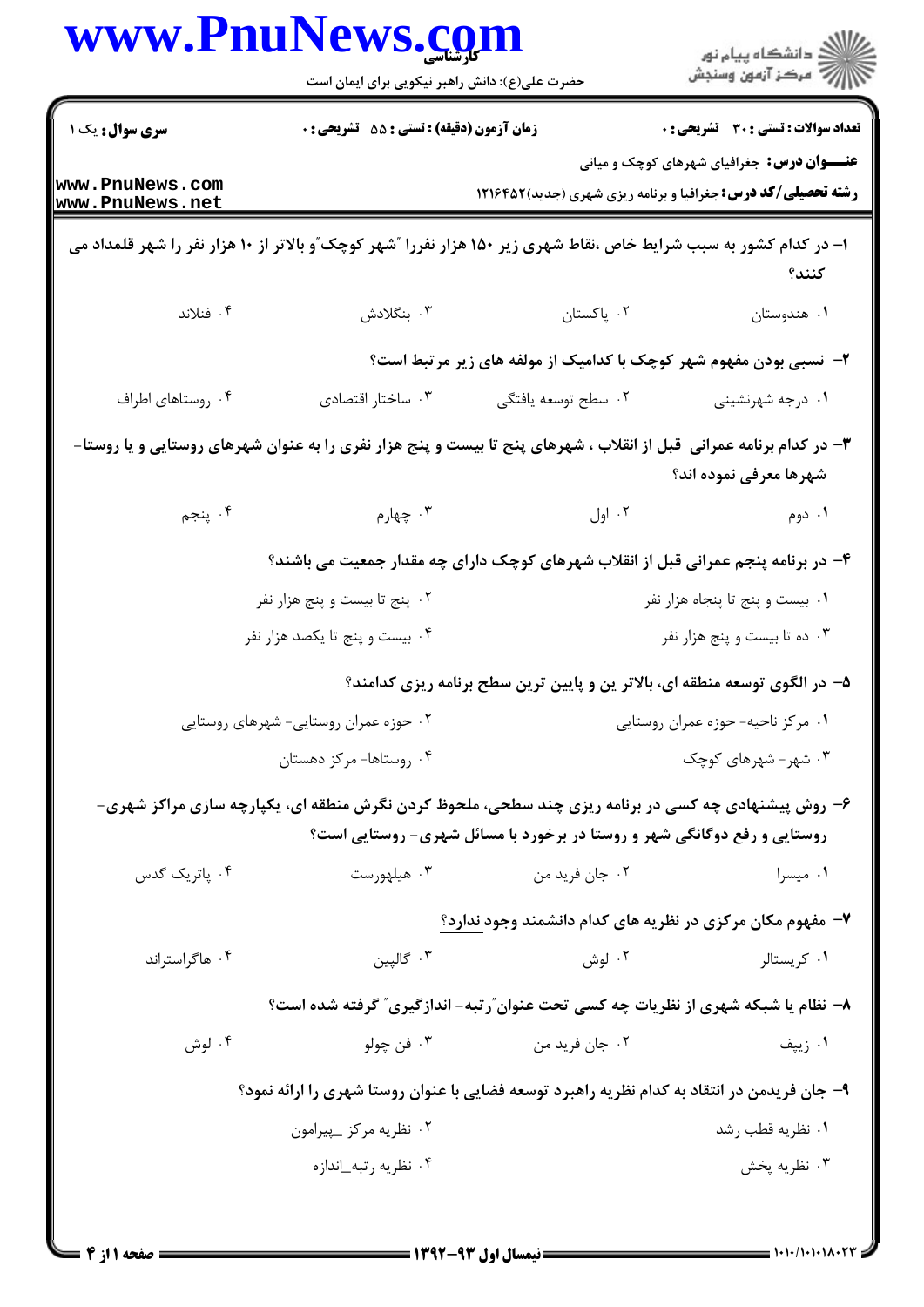|                                                                                                           | حضرت علی(ع): دانش راهبر نیکویی برای ایمان است |                                                                                                                                                                                             | ڪ دانشڪاه پيام نور<br>/> مرڪز آزمون وسنڊش                                                                                |
|-----------------------------------------------------------------------------------------------------------|-----------------------------------------------|---------------------------------------------------------------------------------------------------------------------------------------------------------------------------------------------|--------------------------------------------------------------------------------------------------------------------------|
| <b>سری سوال : ۱ یک</b>                                                                                    | زمان آزمون (دقیقه) : تستی : 55 آتشریحی : 0    |                                                                                                                                                                                             | تعداد سوالات : تستي : 30 ٪ تشريحي : 0                                                                                    |
| www.PnuNews.com<br>www.PnuNews.net                                                                        |                                               |                                                                                                                                                                                             | <b>عنـــوان درس:</b> جغرافیای شهرهای کوچک و میانی<br><b>رشته تحصیلی/کد درس:</b> جغرافیا و برنامه ریزی شهری (جدید)1۲۱۶۴۵۲ |
|                                                                                                           |                                               | ∙ا− جانسون در کتاب خود با عنوان″ سازمان فضا در کشورهای در حال توسعه″ با استفاده از چه نظریه ای هدف از برنامه ریزی<br>منطقه ای را سیاستگزاری فضایی برای دستیابی به توسعه دانست؟              |                                                                                                                          |
| ۰۴ توسعه بين المللي                                                                                       | ۰۳ توسعه ملی                                  | ۰۲ توسعه منطقه ای                                                                                                                                                                           | ۰۱ توسعه محلی                                                                                                            |
|                                                                                                           |                                               | 1۱- چه کسی در اثر خود کلید توسعه نواحی روستایی را در وجود شبکه ای از شهرهای کوچک می داند؟                                                                                                   |                                                                                                                          |
| ۰۴ والتر ایزارد                                                                                           | ۰۳ برایان بری                                 | ۰۲ پیترهاگت                                                                                                                                                                                 | ۰۱ جانسون                                                                                                                |
|                                                                                                           |                                               | ۱۲- دنیس راندینلی و رودل، پروژه عملکرد شهری در توسعه روستایی را برای کدام کشورها بکار برده اند؟                                                                                             |                                                                                                                          |
| ۰۴ آمریکا و انگلستان                                                                                      | ۰۳ ونزوئلا و جامائیکا                         | ۰۲ کوبا و ویتنام                                                                                                                                                                            | ۰۱ فیلیپین و بولیوی                                                                                                      |
|                                                                                                           |                                               | ۱۳– کدام راهبرد به عنوان فرایندی از تجزیه و تحلیل منطقه ای- کاربردی باعث شد برنامه ریزان و سیاستگزاران منطقه ای<br>بتوانند سرعت توزیع فضایی عملکردهای مهم اقتصادی- اجتماعی را ارزیابی کنند؟ |                                                                                                                          |
|                                                                                                           | ۰۲ راهبرد تجمع                                |                                                                                                                                                                                             | ٠١ راهبرد محور_ پيرامون                                                                                                  |
|                                                                                                           | ۰۴ راهبرد يوفرد                               |                                                                                                                                                                                             | ۰۳ راهبرد مکان مرکزی                                                                                                     |
|                                                                                                           |                                               | ۱۴- از کدام دهه به بعد نرخ رشد جمعیت شهرهای یکصد و بیست هزار نفری تنزل چشمگیری داشته است؟                                                                                                   |                                                                                                                          |
| 194. . f                                                                                                  | 199.7                                         | 199.7                                                                                                                                                                                       | $190 \cdot .1$                                                                                                           |
|                                                                                                           |                                               | بر اساس بر آورد سازمان ملل در سال ۱۹۸۰ تقریبا د جمعیت شهری جهان سوم در شهرهایی با چه جمعیتی ساکن بوده                                                                                       | -15<br>اند؟                                                                                                              |
| ۰۴ هزار نفر به بالا                                                                                       | ۰۳ مزار نفر به بالا                           | ۰۲ ۱۰ هزار نفر به بالا                                                                                                                                                                      | ۰۱ ۱۰۰ هزار نفر به بالا                                                                                                  |
|                                                                                                           |                                               | ۱۶– سیاستهای کنونی کدام کشور با رشد اقتصادی موجود در شهرنشینی و صنعتی شدن آن تناسب ندارد؟                                                                                                   |                                                                                                                          |
| ۰۴ نيجريه                                                                                                 | ۰۳ بنگلادش                                    | ۰۲ ژاپن                                                                                                                                                                                     | ۰۱ هندوستان                                                                                                              |
|                                                                                                           |                                               | ۱۷- کدام کشور به ابعاد نوآوری و خلاقیت در شهرهای کوچک توجه فراوانی نموده است؟                                                                                                               |                                                                                                                          |
| ۰۴ تانزانیا                                                                                               | ۰۳ نیجریه                                     | ۰۲ استرالیا                                                                                                                                                                                 | ۰۱ هندوستان                                                                                                              |
|                                                                                                           |                                               |                                                                                                                                                                                             |                                                                                                                          |
| ۱۸– کنترل اندازه شهرهای متوسط و بزرگ، جذب برنامه ریزی شده جمعیت مازاد روستایی و کمک به توزیع متعادل جمعیت |                                               |                                                                                                                                                                                             | جزو کدامیک از آثار شهرهای کوچک می باشند؟                                                                                 |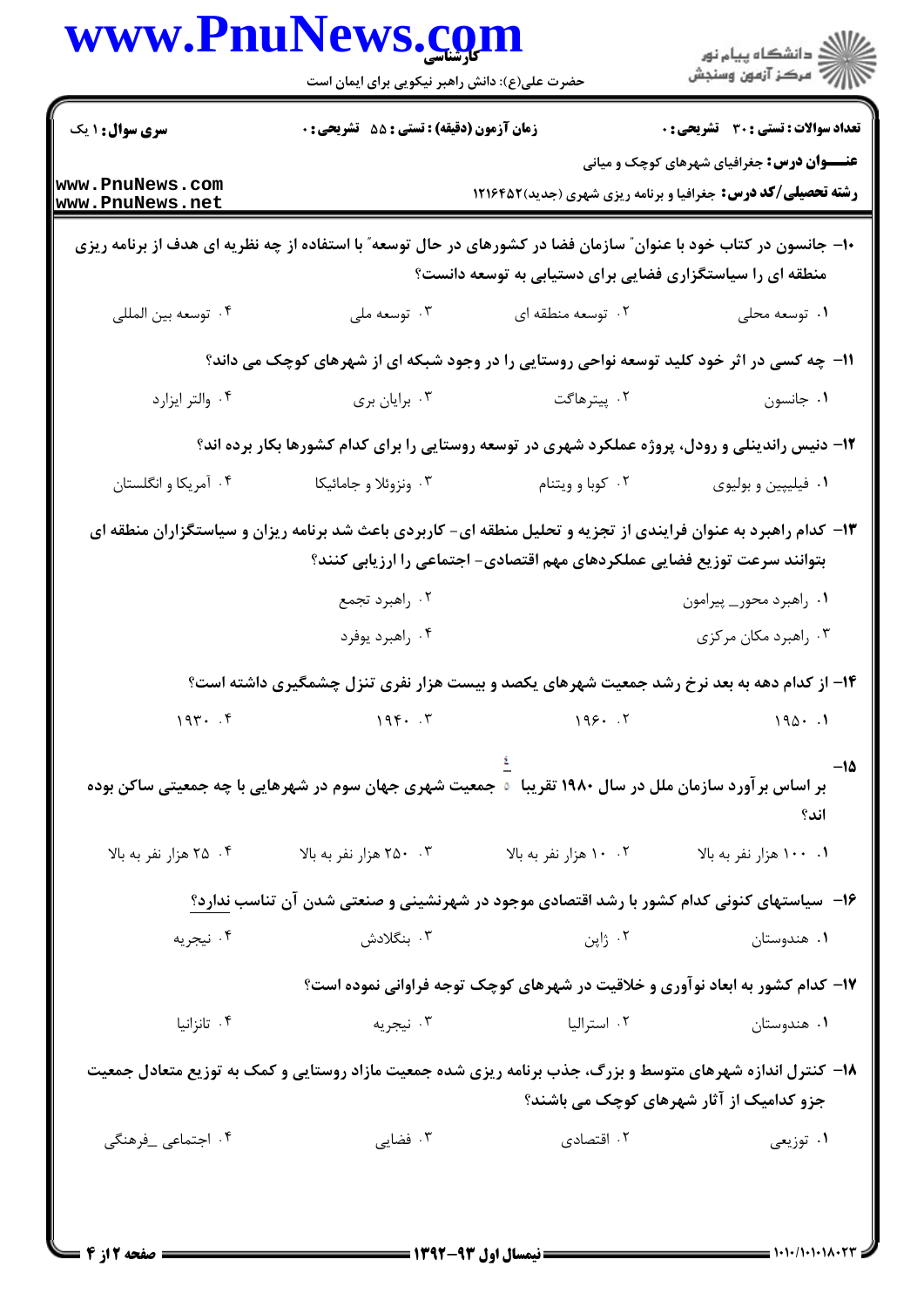|                                    | www.PnuNews.com<br>حضرت علی(ع): دانش راهبر نیکویی برای ایمان است                                           |                                                      | <br>   <br>   > مرکز آزمون وسنجش                                                                                         |
|------------------------------------|------------------------------------------------------------------------------------------------------------|------------------------------------------------------|--------------------------------------------------------------------------------------------------------------------------|
| <b>سری سوال : ۱ یک</b>             | زمان آزمون (دقیقه) : تستی : 55 تشریحی : 0                                                                  |                                                      | تعداد سوالات : تستى : 30 - تشريحي : 0                                                                                    |
| www.PnuNews.com<br>www.PnuNews.net |                                                                                                            |                                                      | <b>عنـــوان درس:</b> جغرافیای شهرهای کوچک و میانی<br><b>رشته تحصیلی/کد درس:</b> جغرافیا و برنامه ریزی شهری (جدید)1216451 |
|                                    |                                                                                                            |                                                      | ۱۹- کدامیک از گزینه های زیر جزو آثار توزیعی- مبادله ای شهرهای کوچک نمی باشد؟                                             |
|                                    | ۰۲ ارزشهای تکنولوژیکی و جدید                                                                               |                                                      | ۰۱ توزیع و اشاعه اطلاعات و ایده های علمی                                                                                 |
|                                    | ۰۴ توزیع منطقی نیروهای تولیدی بین شهر و روستا                                                              |                                                      | ۰۳ بازار مناسب محصولات كشاورزى                                                                                           |
|                                    | +۲- به اعتقاد برنامه ریزان کدام مورد از موانع مهم توسعه اقتصادی- اجتماعی همه جانبه به شمار می رود؟         |                                                      |                                                                                                                          |
|                                    | ۰۲ کاهش جمعیت شهری                                                                                         |                                                      | ۰۱ رشد بیش از حد جمعیت                                                                                                   |
|                                    | ۰۴ مهاجرت از روستا به شهر                                                                                  |                                                      | ۰۳ توزیع مکانی نامتعادل جمعیت                                                                                            |
|                                    |                                                                                                            |                                                      | <b>۲۱</b> - کدام یک از ویژگی های یک شهر اکولوژیک و سازگار با زیست بوم بیابان نمی باشد؟                                   |
|                                    |                                                                                                            |                                                      | ٠١. حداقل دخالت در محيط طبيعي                                                                                            |
|                                    |                                                                                                            |                                                      | ۰۲ ثبات جمعیت متناسب با امکانات طبیعی و بومی                                                                             |
|                                    |                                                                                                            | ۰۳ تا جایی که ممکن است به صورت یک سیستم باز عمل کند. |                                                                                                                          |
|                                    |                                                                                                            |                                                      | ۰۴ توسعه کالبدی و اقتصادی آن کوچک باشد.                                                                                  |
|                                    |                                                                                                            |                                                      | <b>۲۲</b> – کدام شهر به شهر ؒ بادگیرها ؒ معروف است؟                                                                      |
| ۰۴ بافق                            | ۰۳ کاشان                                                                                                   | ۰۲ کرمان                                             | ۰۱ يزد                                                                                                                   |
|                                    | ۲۳– طبق گزارش سازمان ملل طی سالهای ۱۹۷۰ تا ۱۹۹۰، سهم کدام  طبقه شهرها در کشورهای در حال توسعه افزایش یافته |                                                      | است؟                                                                                                                     |
|                                    | ۰۲ یکصد هزار نفر و بیشتر                                                                                   |                                                      | ۰۱ کمتر از بیست هزار نفر                                                                                                 |
|                                    | ۰۴ شهرهای پانصد هزار نفری                                                                                  |                                                      | ۰۳ کمتر از یکصد هزار نفری                                                                                                |
|                                    |                                                                                                            |                                                      | <b>۲۴- در سرشماری سال ۱۳۶۵، کل جمعیت شهری کشور چند درصد بوده است؟</b>                                                    |
| 99/7.7                             | $\Delta \mathbf{f}/\mathbf{1}$ . $\mathbf{r}$                                                              | $\uparrow\uparrow/\uparrow$ . $\uparrow$             | $\Gamma$ 9/7.1                                                                                                           |
|                                    | ۲۵- کدام یک از گروه شهرهای زیر از سال ۱۳۷۰ به عنوان شهرهای مستقل اعلام شده اند؟                            |                                                      |                                                                                                                          |
| ۰۴ ملاثانی و آغاجاری               | ۰۳ ملاثانی و باغملک                                                                                        | ۰۲ باغ ملک و راشیر                                   | ۰۱ رامشیر و لالی                                                                                                         |
|                                    | ۲۶– کدام مدل، شاخصی است که به وسیله آن می توان درصد جمعیت شهری را در مقابل کل جمعیت منطقه یا کشور برآورد و |                                                      | ارزیابی نمود؟                                                                                                            |
|                                    | ۰۲ ضریب کشش پذیری                                                                                          |                                                      | ۰۱ ضریب جریان های مهاجرتی                                                                                                |
|                                    | ۰۴ ضریب مکانی                                                                                              |                                                      | ۰۳ ضریب آنتروپی                                                                                                          |